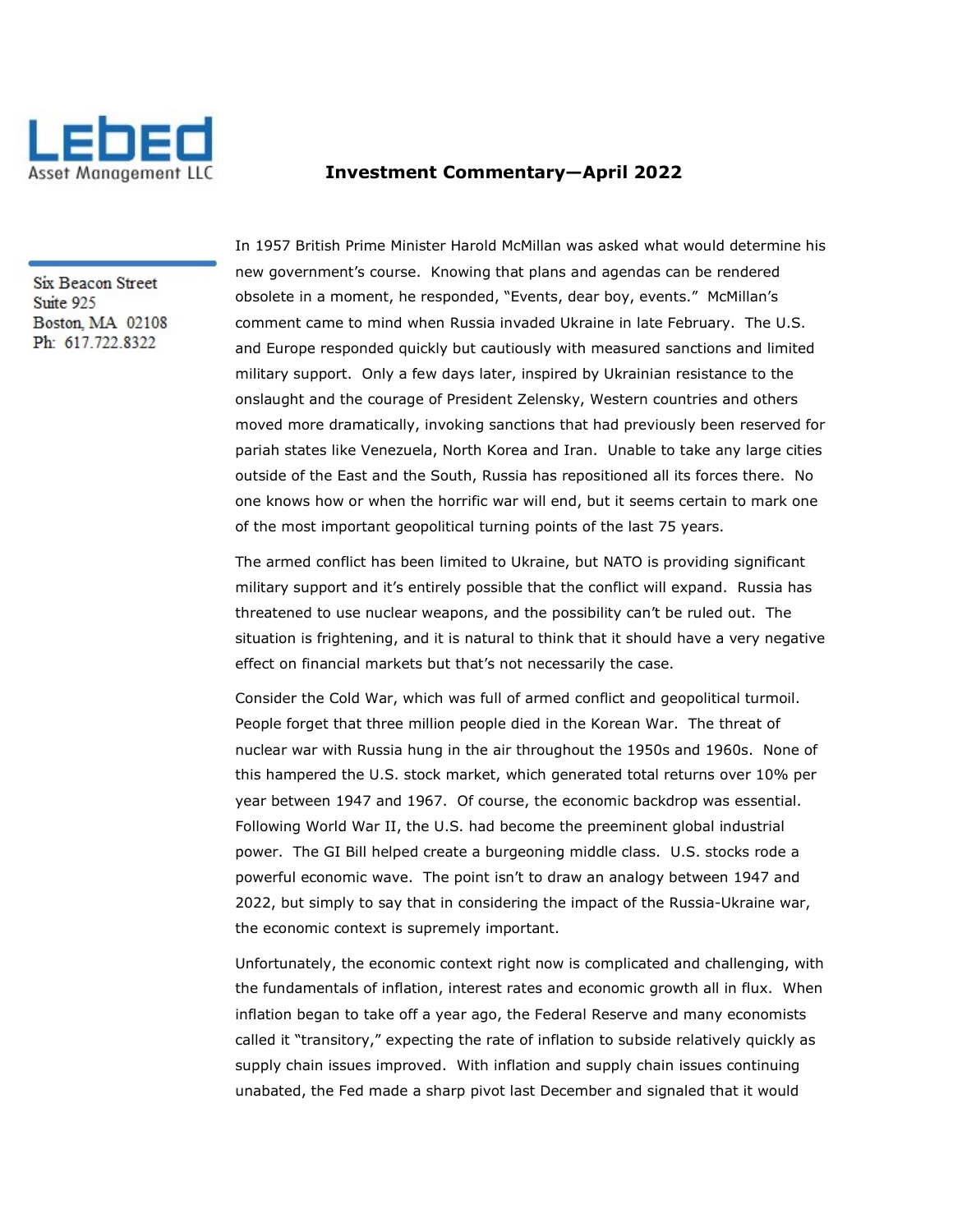raise interest rates aggressively, hoping to cool the economy and bring down inflation. The question of whether the Fed can engineer a "soft landing," where the economy continues to grow but inflation moderates, looms over financial markets.

The path of inflation and interest rates over the next couple of years will have an enormous impact on both the stock market and bond market and no one knows what that path will be. For now, markets are pricing in a relatively favorable scenario. After pulling back around twelve percent in the initial aftermath of the Ukraine invasion, the S&P 500 is only six percent off its all-time high. So-called breakeven inflation rates imply an average rate of inflation of 3.26% over the next five years<sup>1</sup>. Given the very high starting point, that suggests inflation tapering to two to three percent in the relatively near future.

Even if the Fed does bring inflation down quickly there is the question of whether it can do that without triggering a recession. At one point earlier this month, ten-year U.S. Treasury bonds had a lower yield than two-year Treasury bonds. This is called a "yield curve inversion," and tends to signal a recession in the next 12 to 24 months. The inversion quickly reversed but investors will be looking for the unwanted possibility of a sharper and more persistent inversion as the rate hike cycle progresses.

It's possible that markets are too optimistic about how easy it will be to tame inflation. For starters, higher interest rates don't normally tamp down the economy until they at least exceed the rate of inflation. If that proves true, the Fed might need to push interest rates up five percentage points or more to make significant progress against inflation. Rate hikes of that magnitude are not being factored in by financial markets. To make matters worse, not only has the rate of inflation increased over the last several months but inflationary forces have gained steam, with the Russia-Ukraine war pushing energy and food prices higher and Covid-19 lockdowns in China threatening a new wave of supply chain problems.

Outside the U.S., if the Russia-Ukraine war is protracted, in addition to fueling inflation it could reduce economic growth among Russia's larger trading partners. That could happen by way of reduced exports to Russia or as a result of inadequate supplies of natural gas that manufacturers in countries like Germany rely on.

Finally, there is the bigger picture question of whether it is possible to go back to the low-inflation, low-interest rate world that prevailed before 2021. Nearly four decades of disinflation have pushed interest rates lower and lower as shown in the chart on the next page. Some of the forces that pushed inflation down in recent decades, such as expanding labor markets and globalization, may be going in reverse. Developed market baby boomers are continuing to retire, which suppresses labor market growth. And after experiencing painful supply-chain bottlenecks, and wary of

<sup>&</sup>lt;sup>1</sup> Breakeven inflation rates are determined by comparing yields on U.S. Treasury bonds of the relevant maturity with yields on the corresponding inflation-protected security.